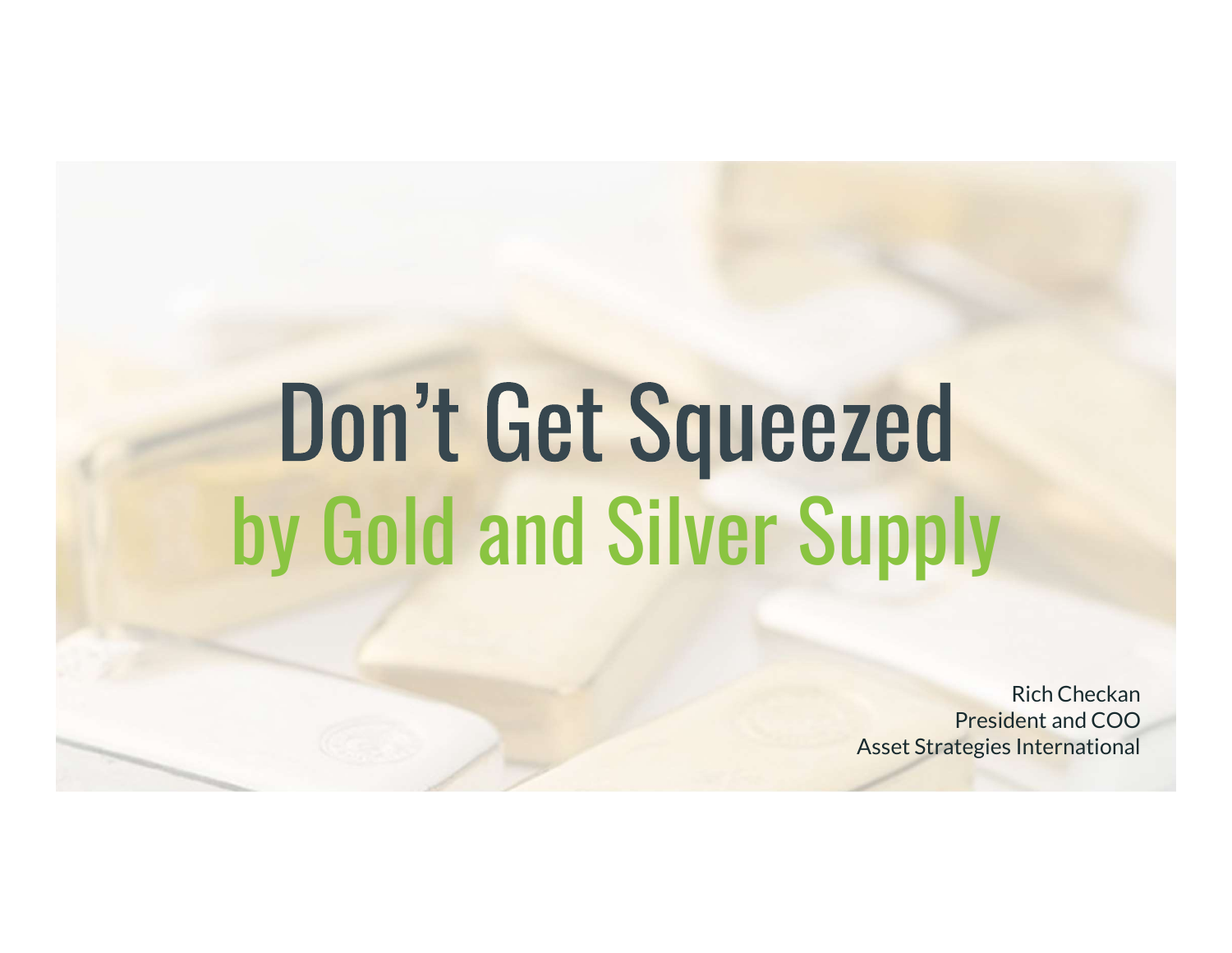### Who is Asset Strategies International?

- Founded in 1982 by Michael Checkan and Glen O. Kirsch
- Precious Metals
- Rare U.S. Gold and Silver Coins
- Innovation
- Customer Service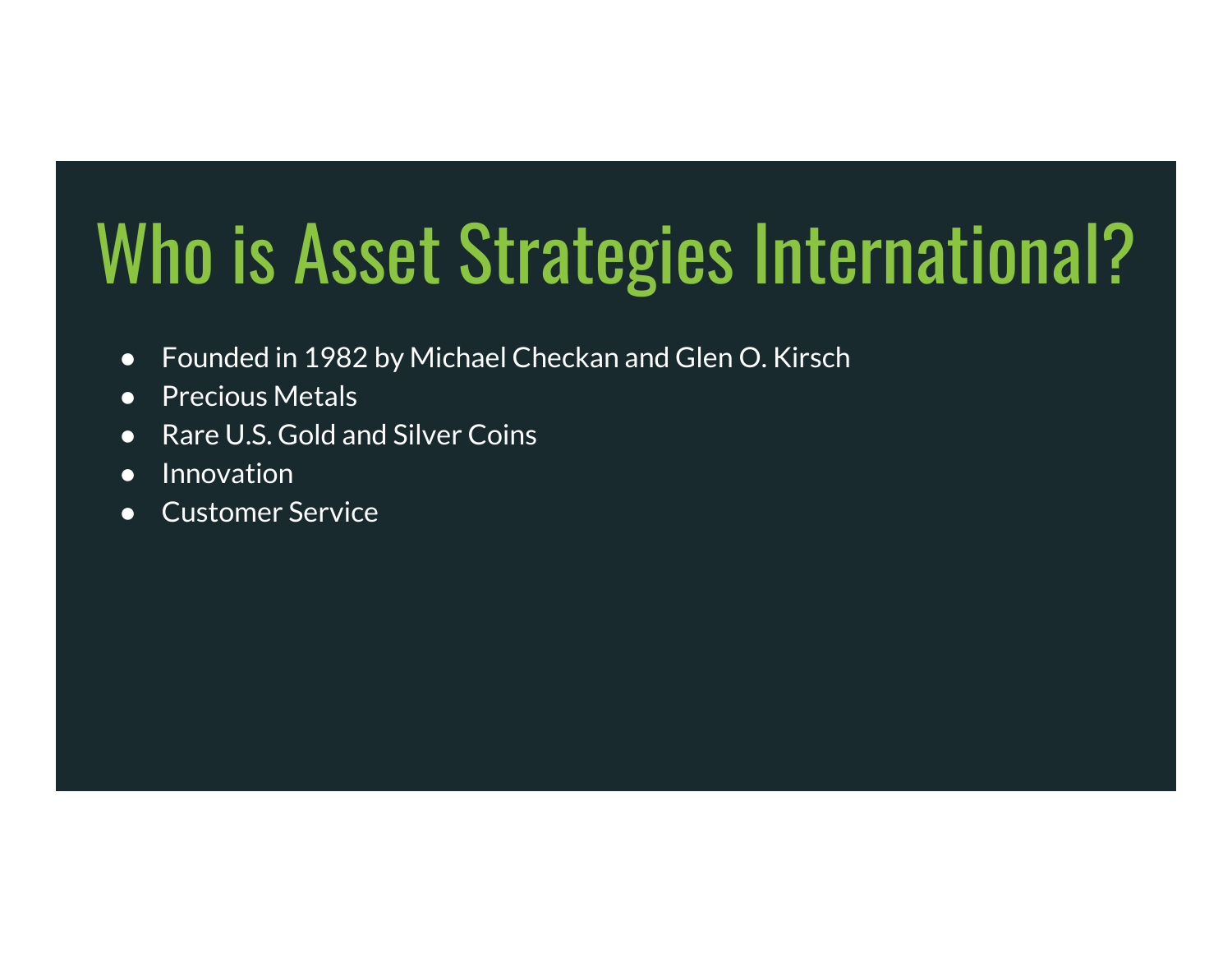# Historical Supply Squeezes

- $\bullet$  Y2K
- Grexit (the "Greek Exit" and Flash Crash)
- Current Response to Covid-19 Pandemic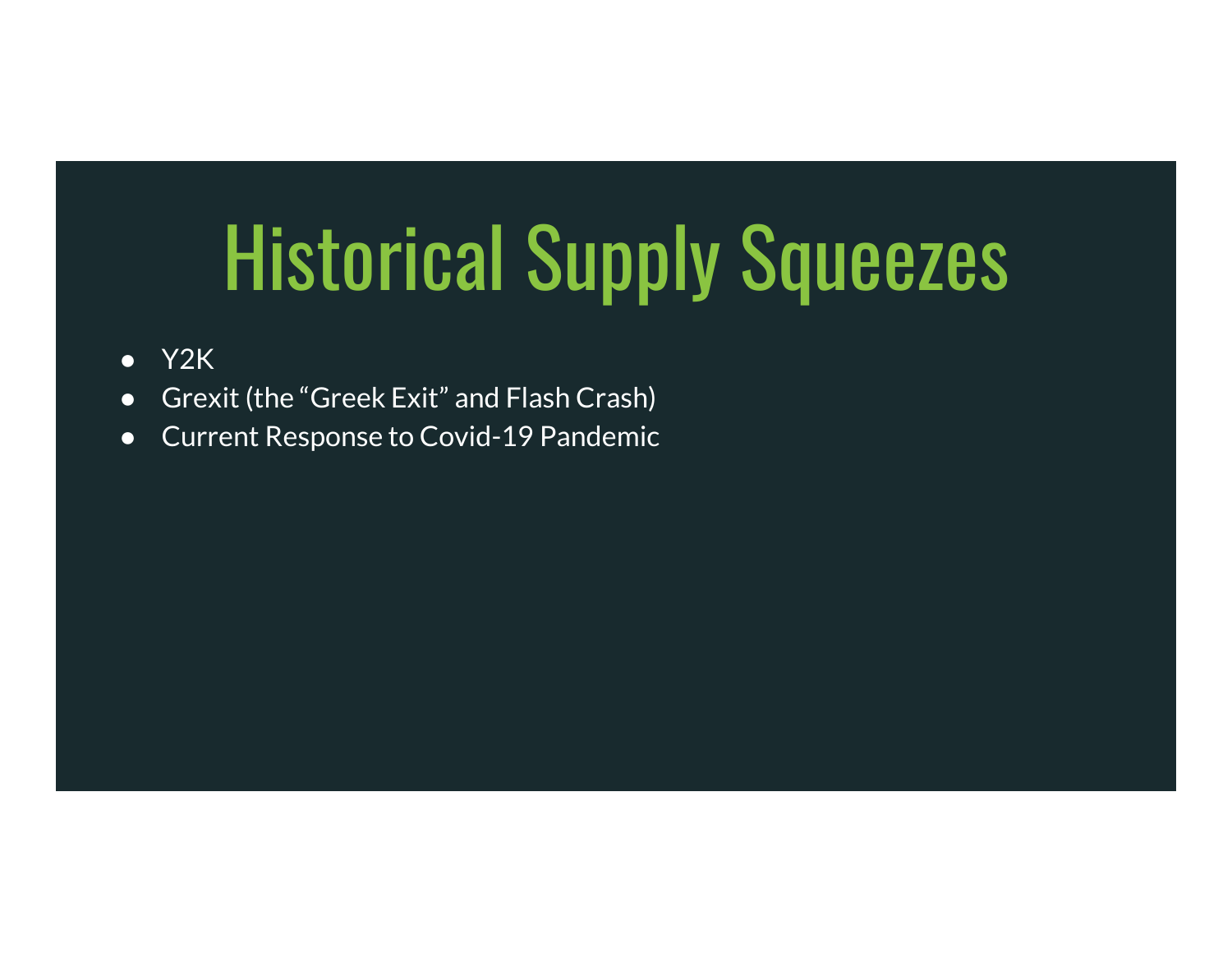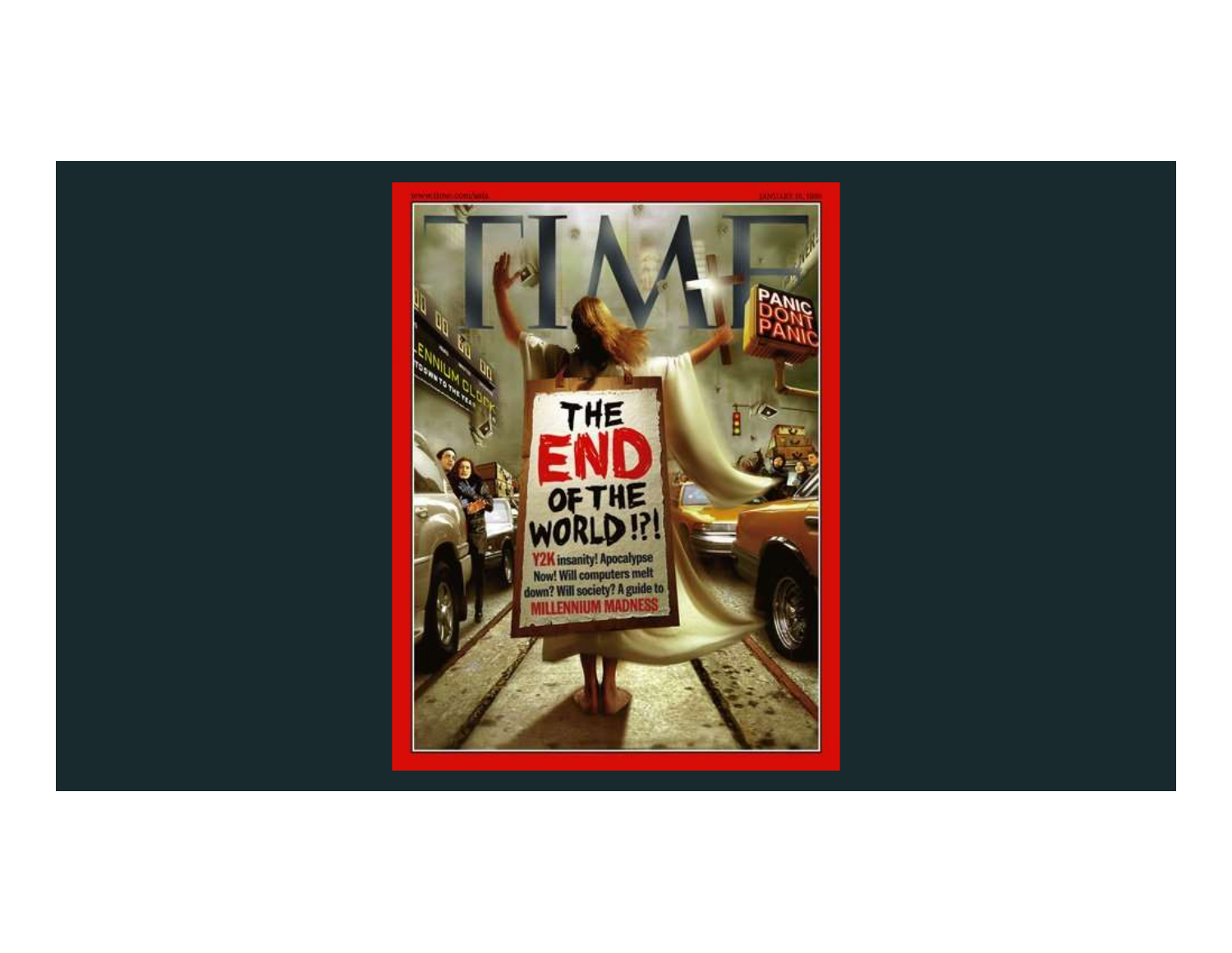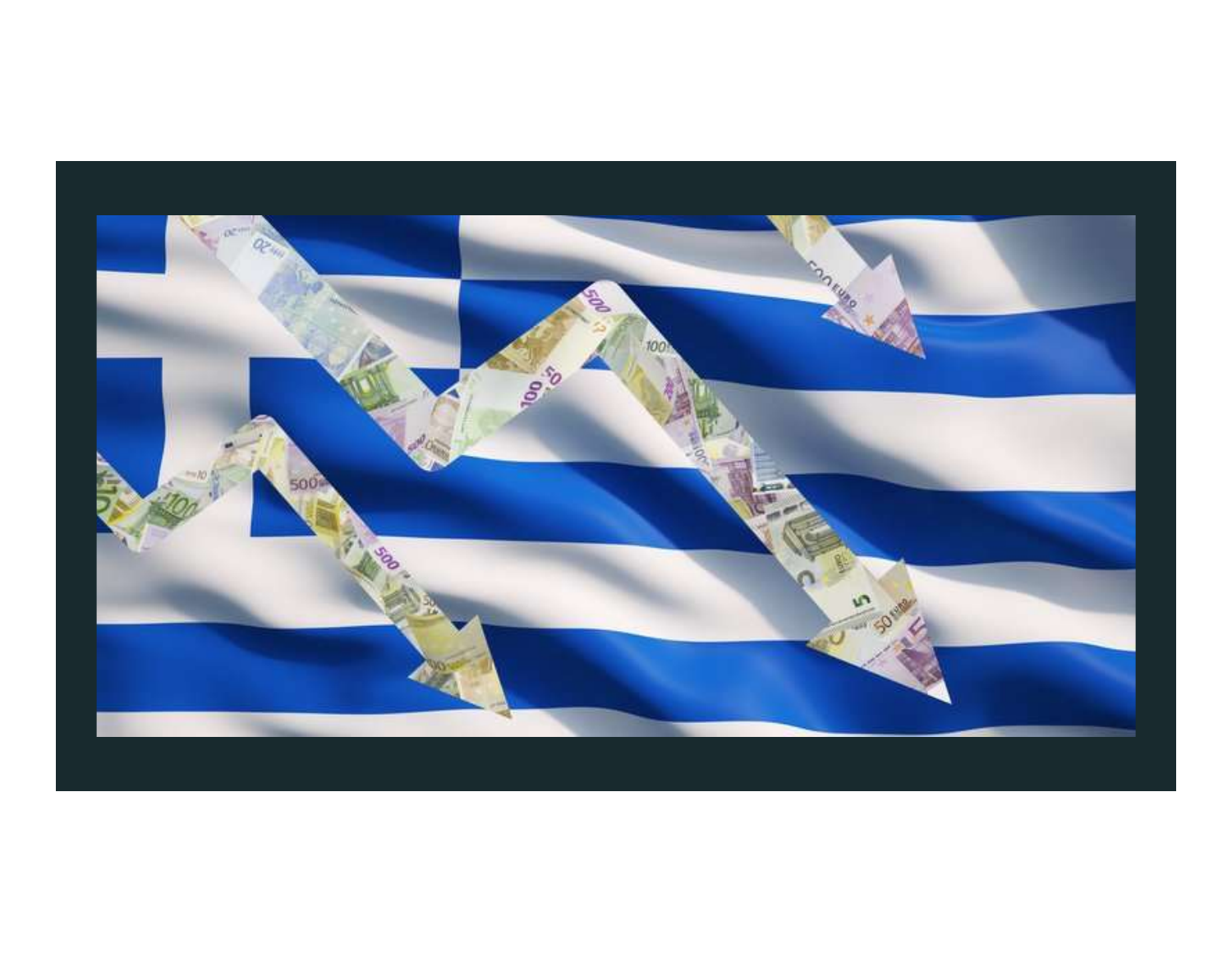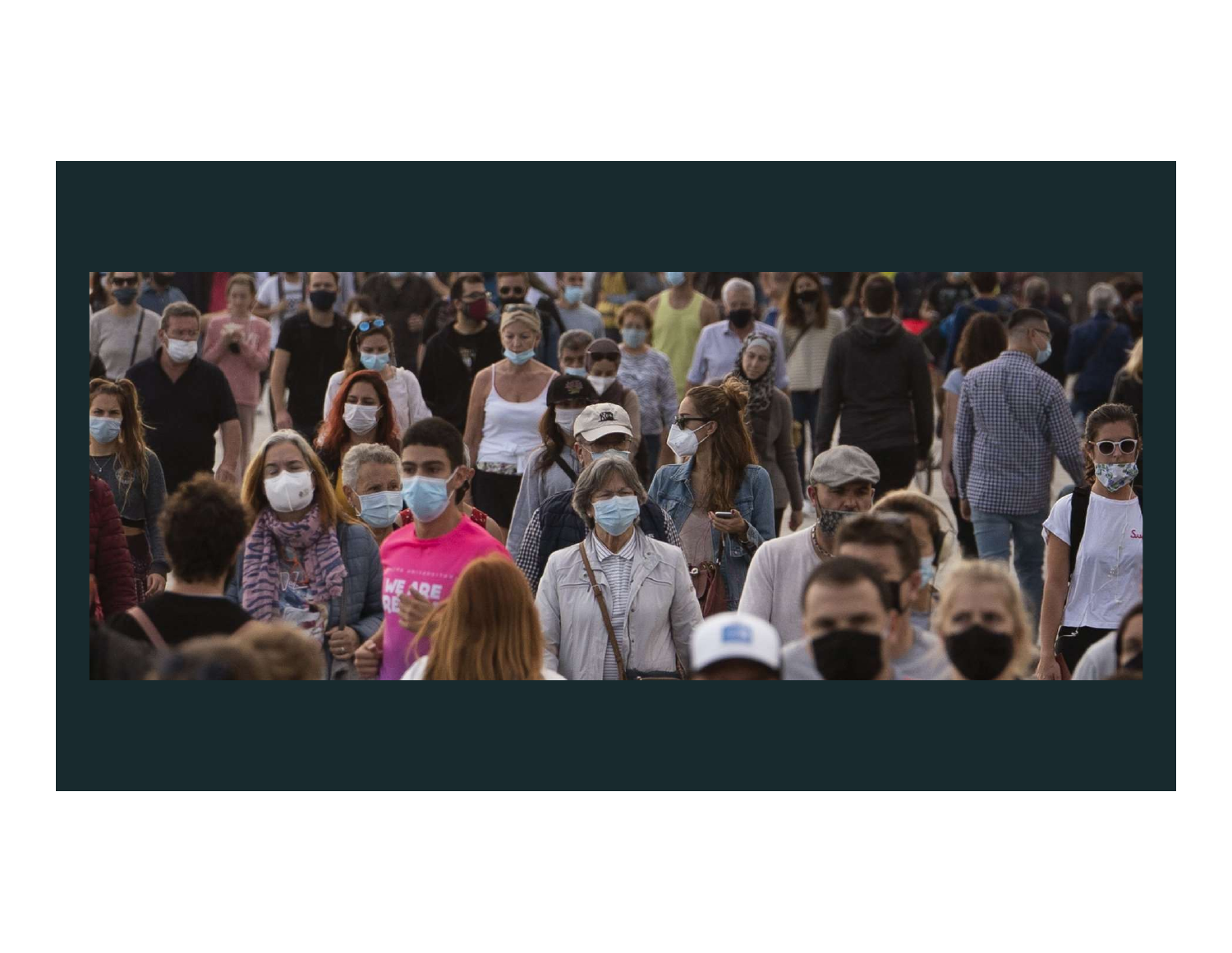

# "It's like déjà vu all over again." ke déjà vu all over<br>again."<br>- Yogi Berra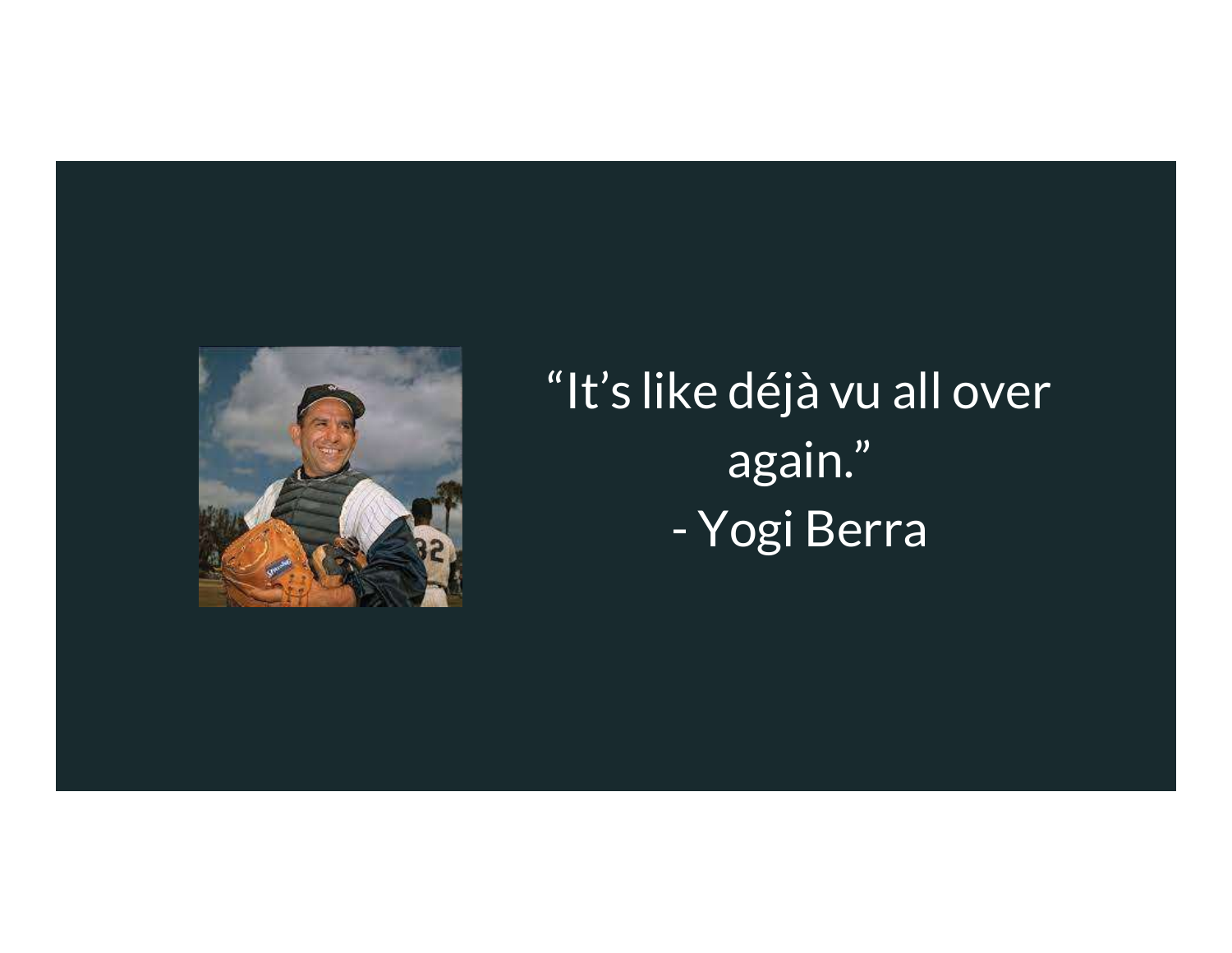# The Problem

- Supply steady and accurate
- Unforeseen stressors
- Greed gives way to fear
- Demand surges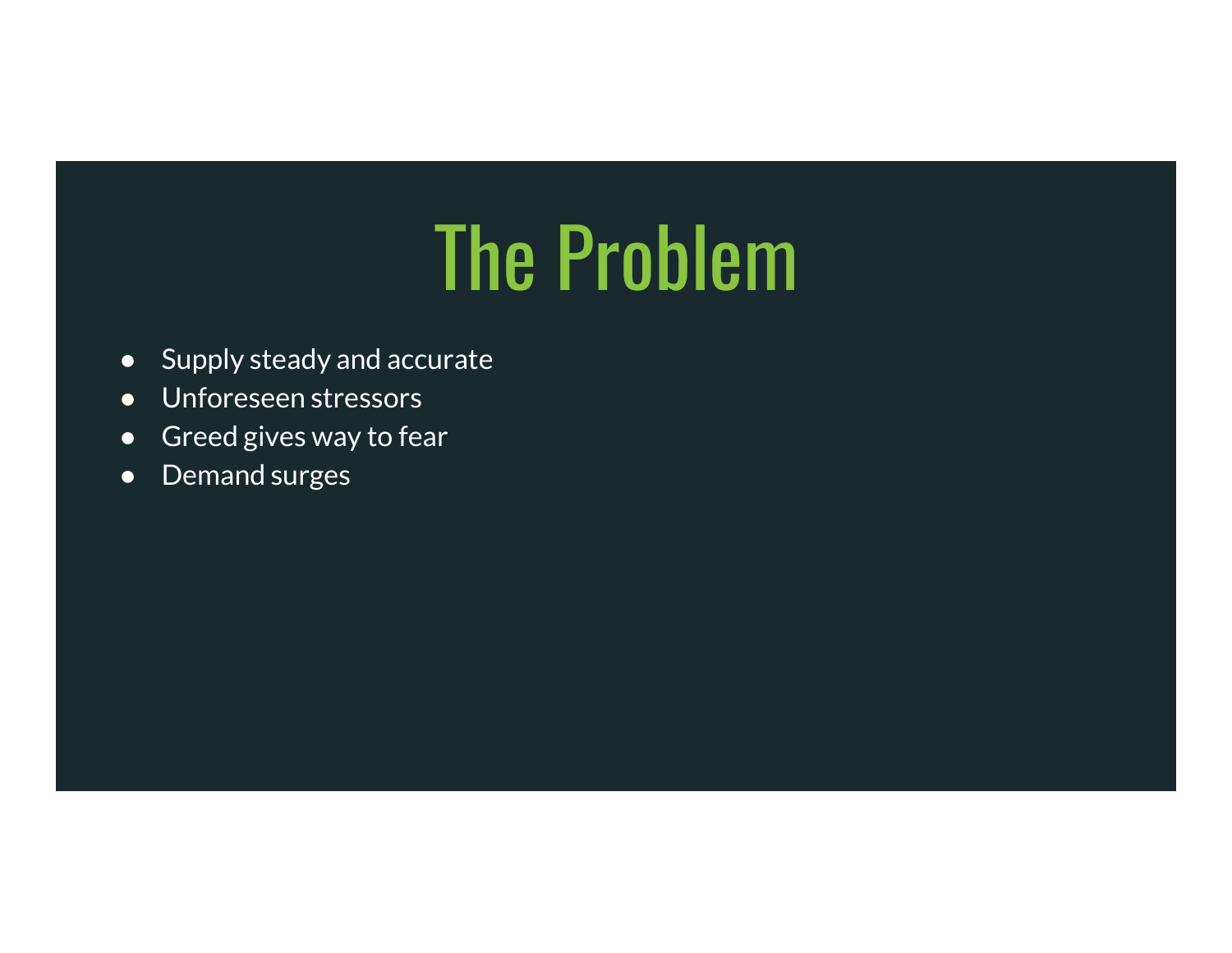# Market Reaction

- Mints struggle to keep pace
- Premiums surge
- Delivery times increase dramatically
- Panic builds
- Cycle repeats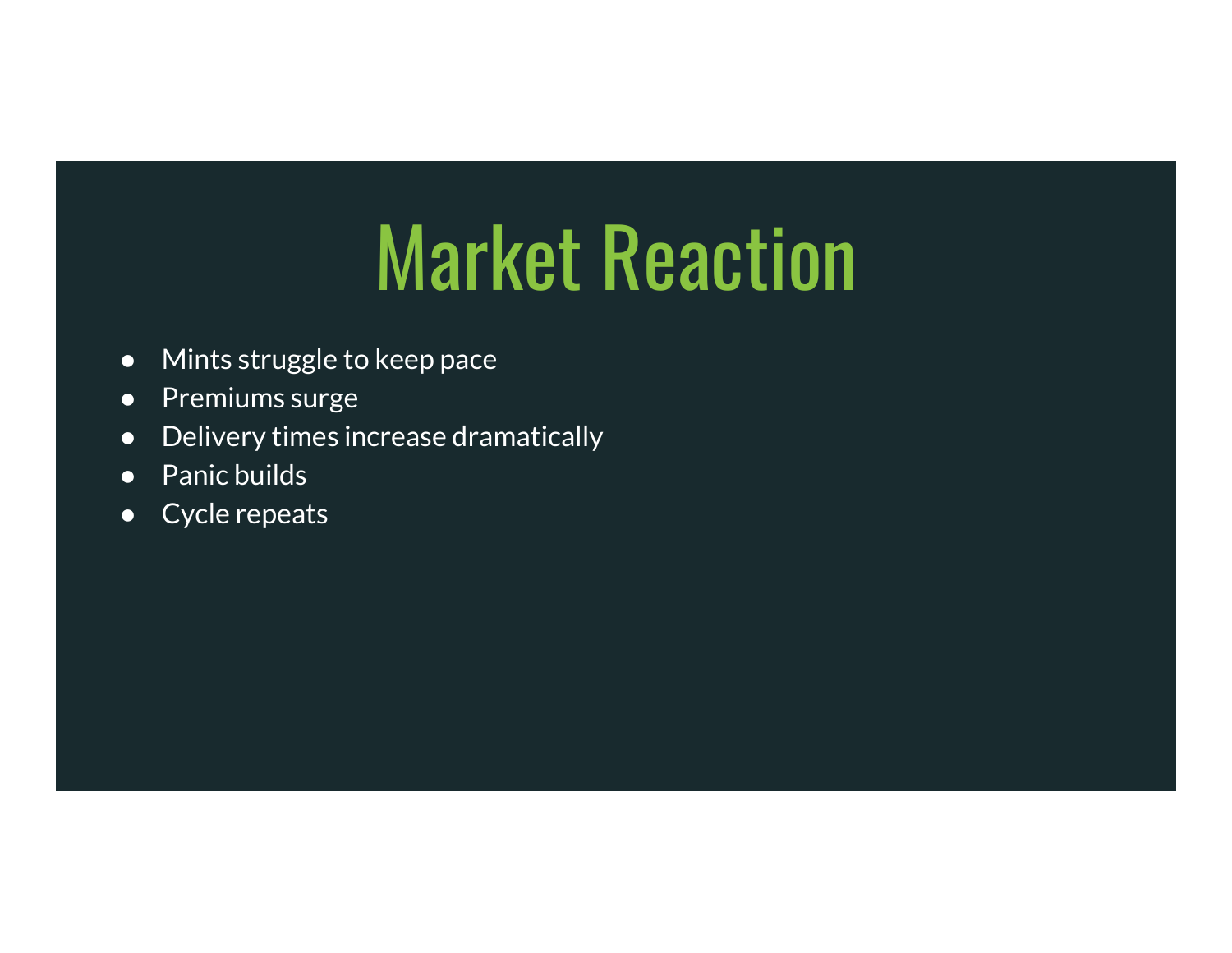# It's Not What You Think

- No shortage of metals
- Shortage of fabricated bullion coins and bars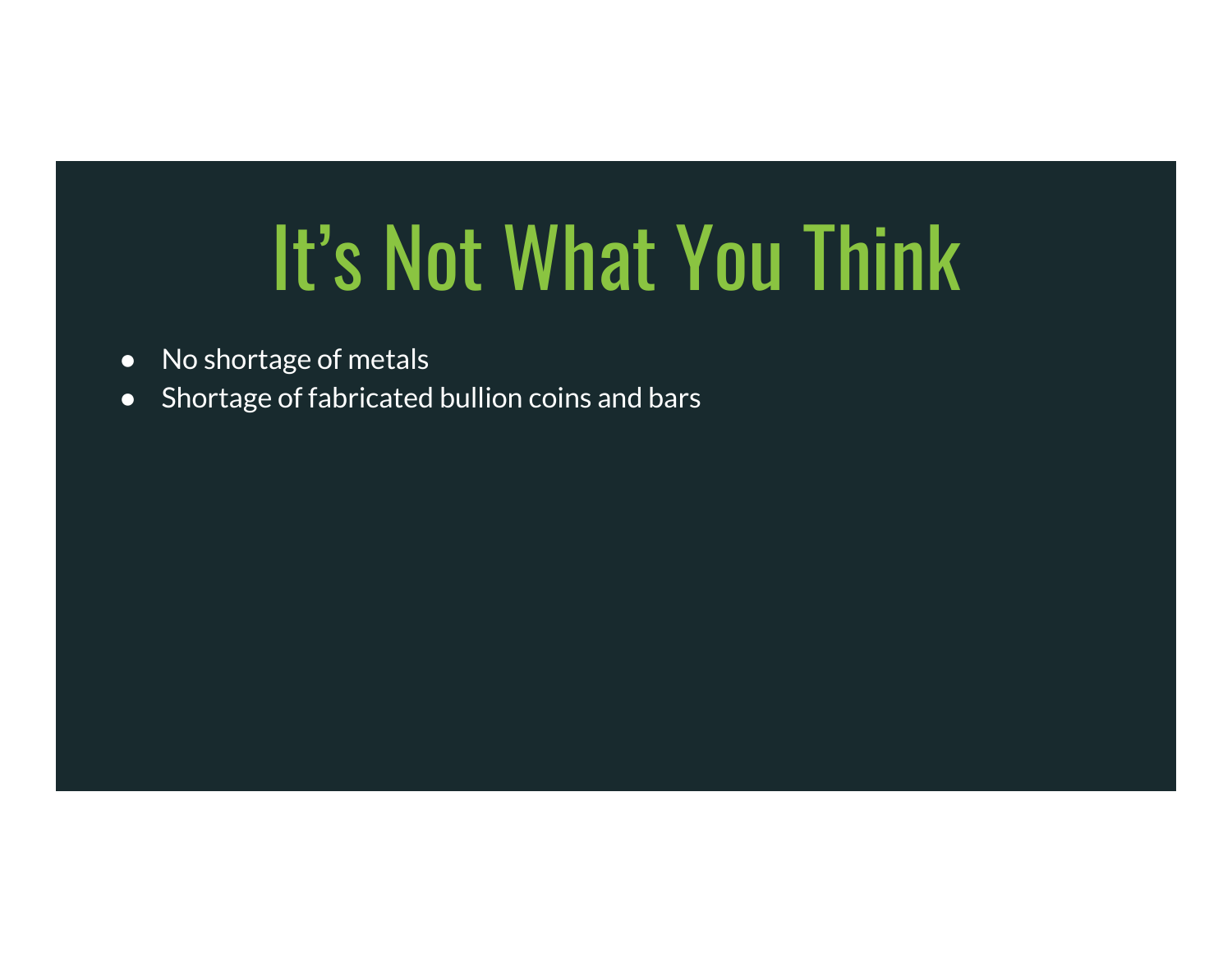# Never Fall Prey to Supply Squeezes

- Work with trusted dealers
- Unallocated products
	- Perth Mint Certificate Program
	- Perth Mint Depository Distributor Online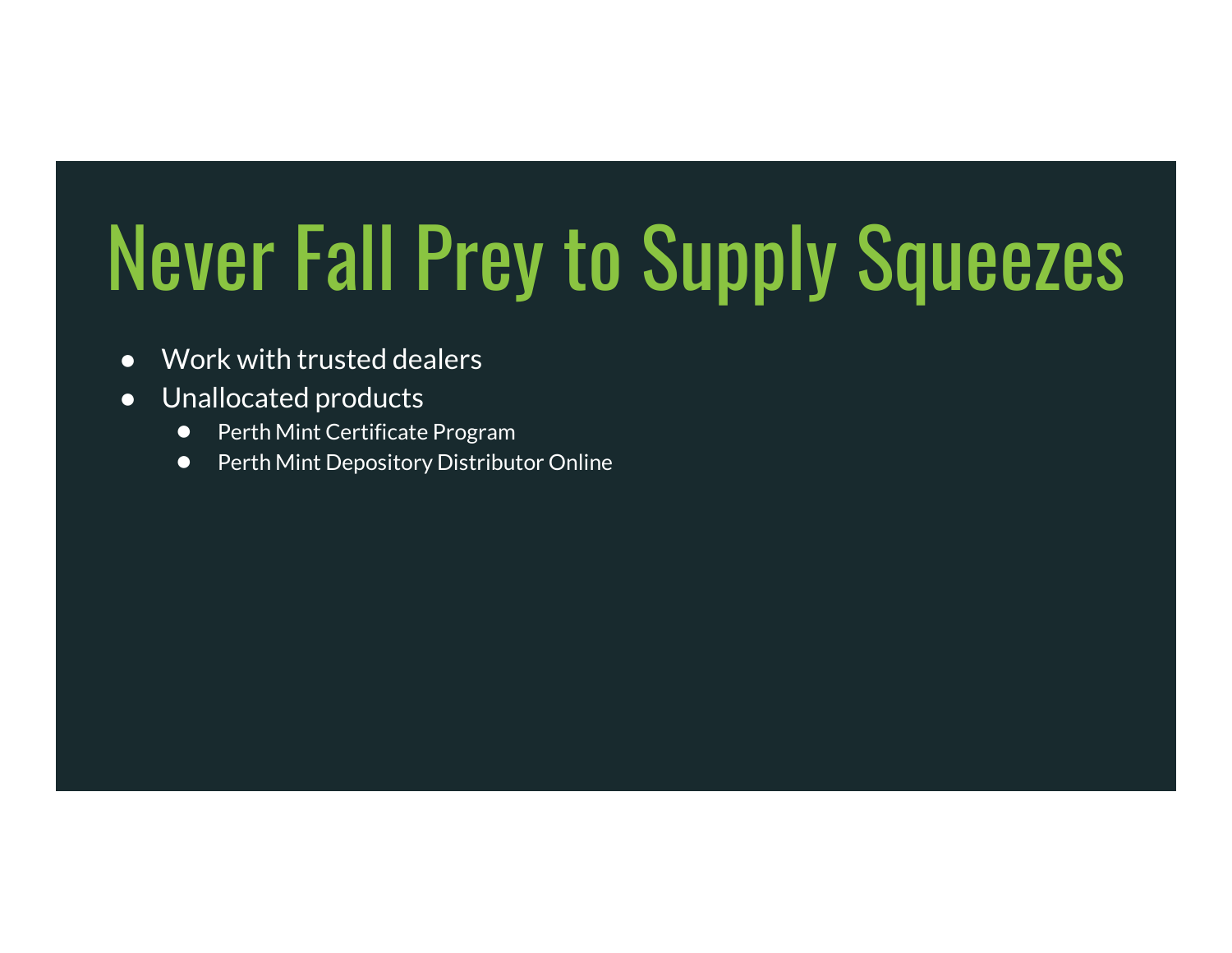# Gold 5 Year Chart

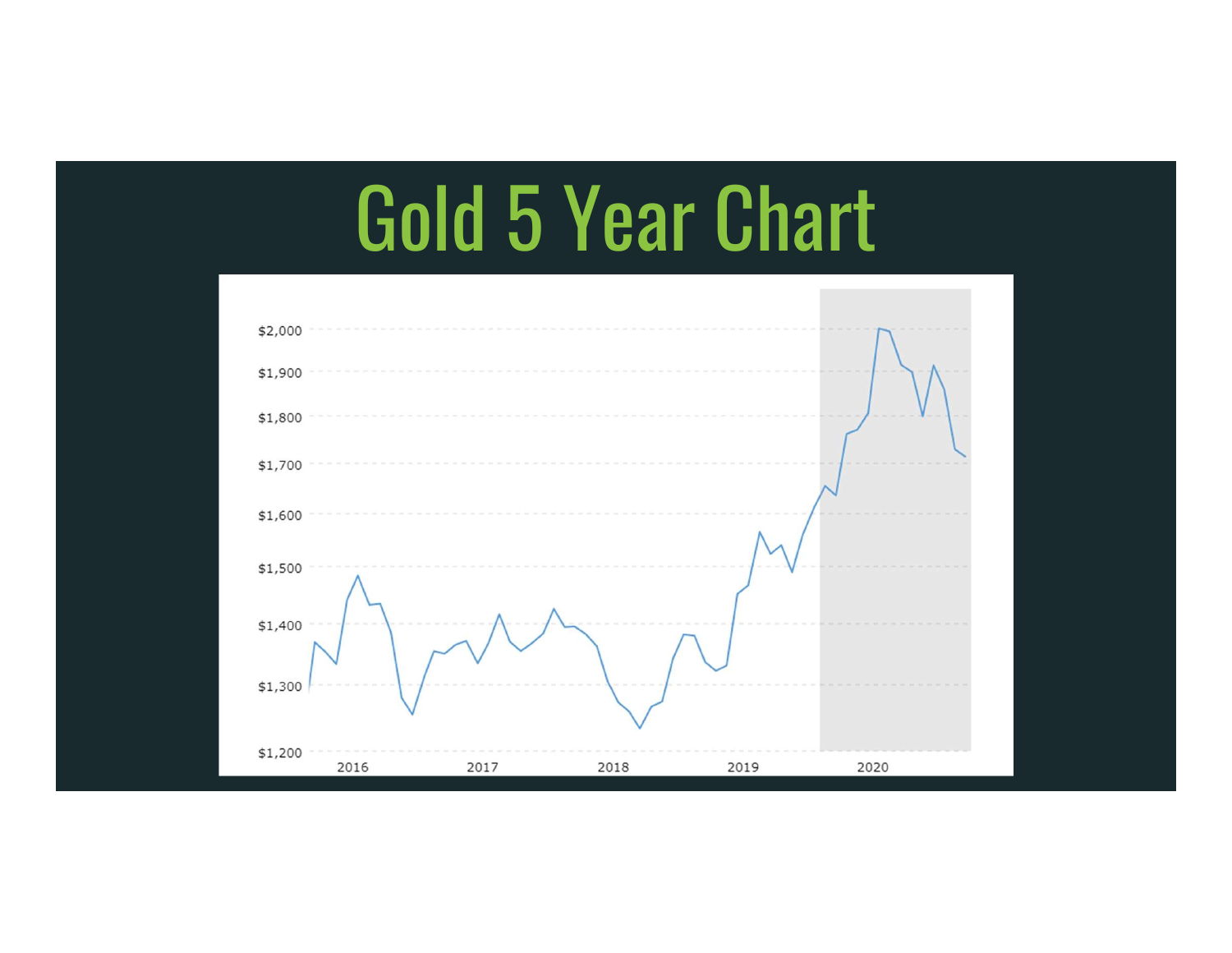# Silver 5 Year Chart

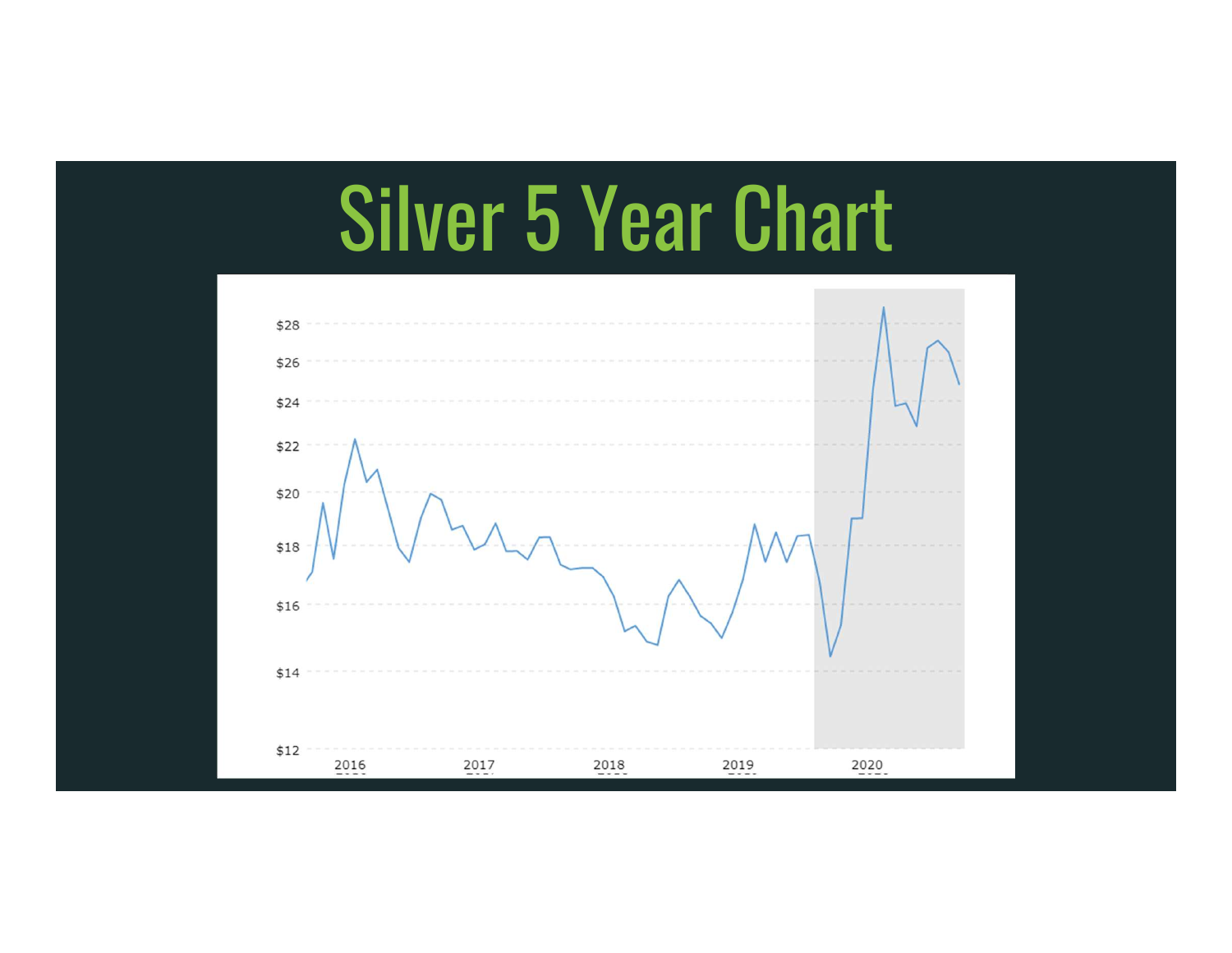#### You will see this again.

#### Now… you are prepared!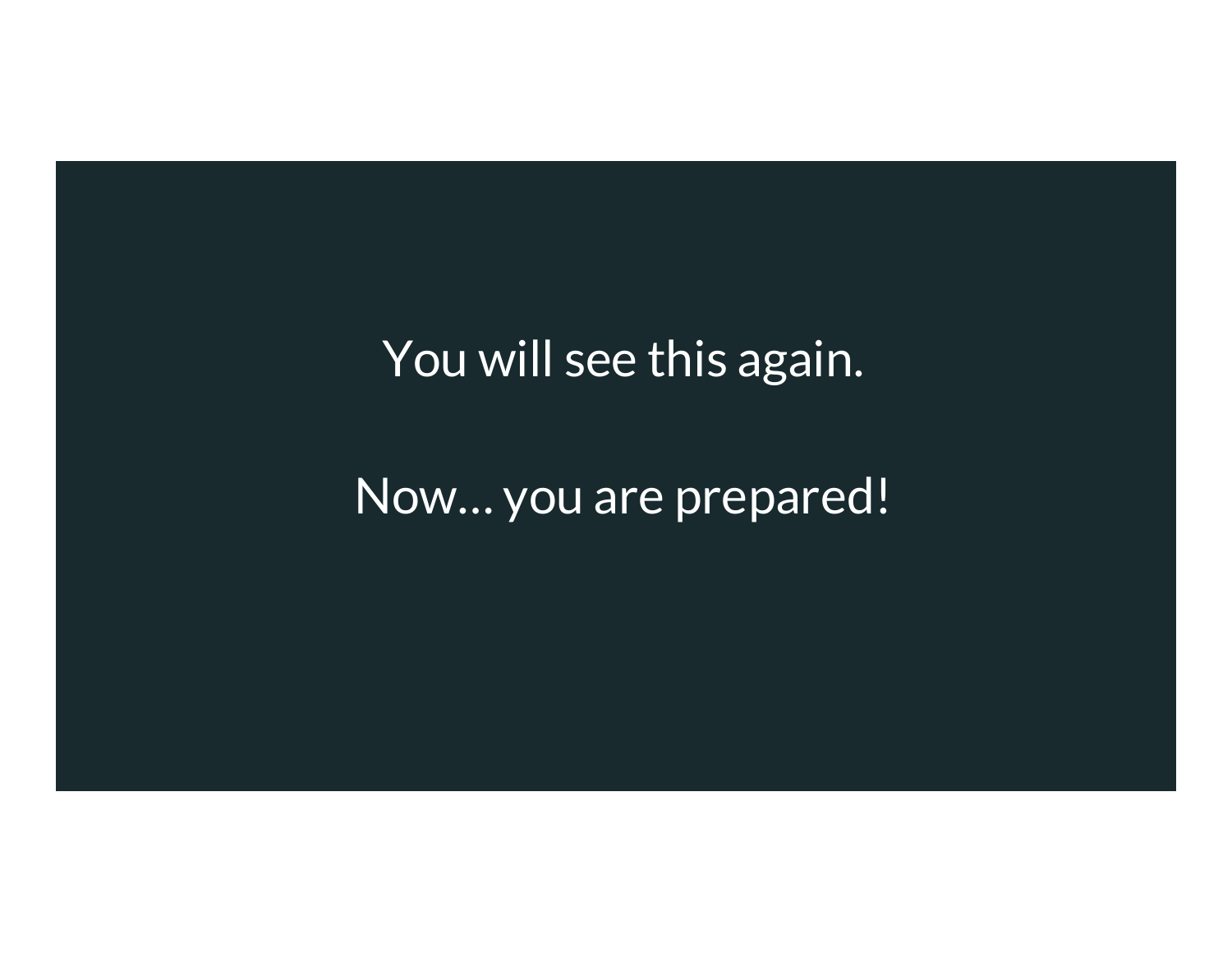# Actions to Take

- Discuss Your Goals with ASI
- Establish Your Plan
- BUY THE DIPS!
- FREE Newsletter and Alert Service
- FREE Consultation
- Special Pricing for MoneyShow Attendees
- Sign up to receive FREE Report!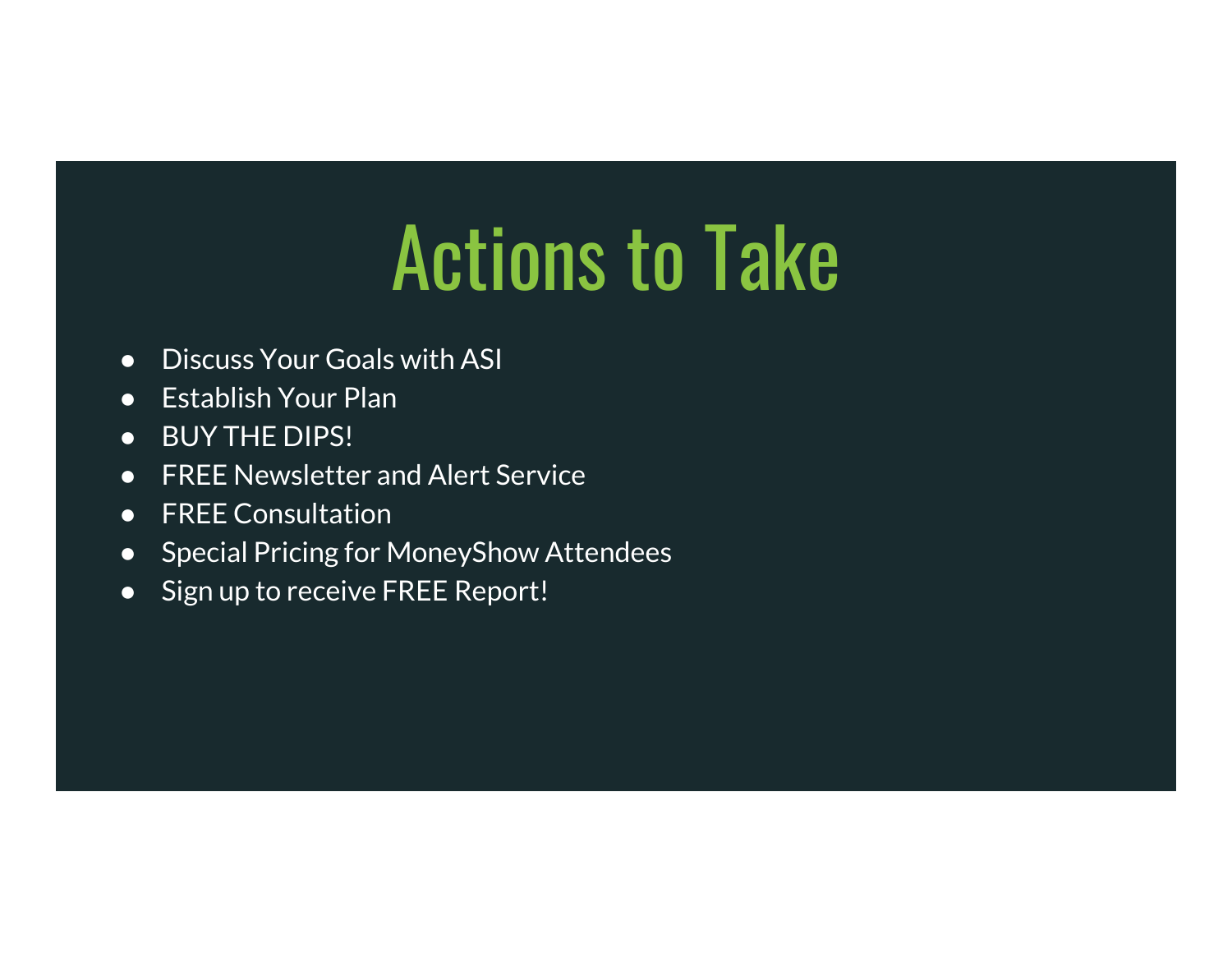## CONTACT US



Michael Checkan



Rich Checkan



Chairman and CEO President and COO Brian Zweig Manager Preferred Client Relations

> 1700 ROCKVILLE PIKE, SUITE 400 | ROCKVILLE, MD 20852 800-831-0007 | 301-881-8600 INFOASI@ASSETSTRATEGIES.COM | ASSETSTRATEGIES.COM